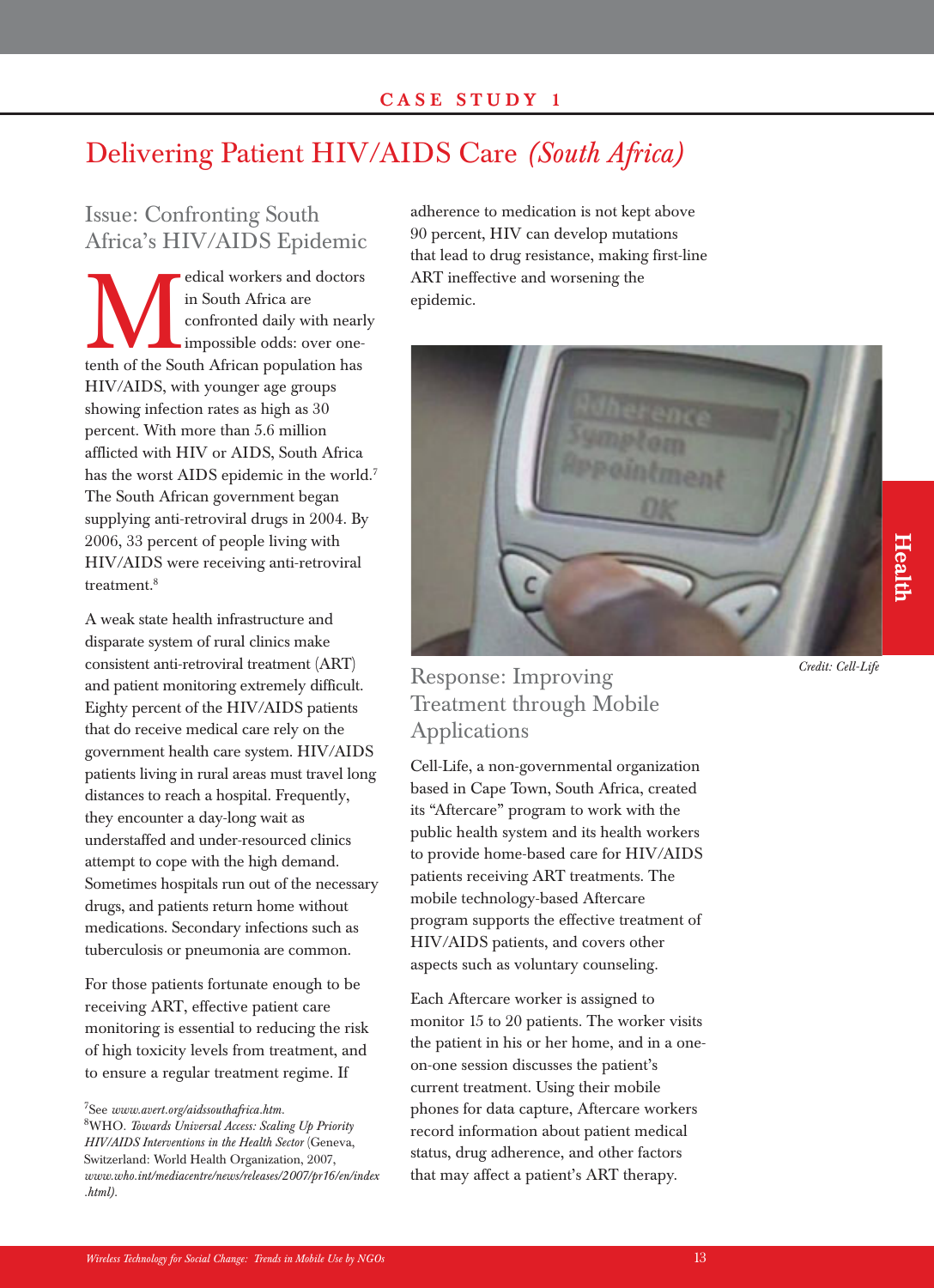#### **CASE STUDY 1 CONTINUED**

Aftercare workers then relay this information via text message to a central Cell-Life database.

The data sent via text message reaches the Cell-Life server, where a care manager uses a web-based system to access and monitor the incoming patient information. The manager can also respond to Aftercare workers' questions and provide supplemental information to improve patient care.

The information collected not only facilitates individual patient care, but is also used to build a database of information on the severity and prevalence of the South African AIDS epidemic in these regions. The goals of the program include reduction of treatment errors, increased volume of patient data, and increased comfort for the patients as they receive HIV/AIDS care.

### Outcome: Delivering Health Care for HIV/AIDS Patients

The Cell-Life Aftercare project was conceived as a joint project with the University of Cape Town and the Cape Peninsula University of Technology. The partners built a monitoring and evaluation system into the Aftercare program, and initial results indicated that the quality of care for patients has improved. A Women's Net and United Nations Children's Fund (UNICEF) report billed Aftercare as "one of the most experienced initiatives combining mobile phone technologies and AIDS management." 9

In part, the efficacy of Cell-Life's work in South Africa can be attributed to the high prevalence of mobile phones. South Africa's mobile penetration rate is 41 percent, and mobile phone networks cover more than 90 percent of the country's territory.10 The Aftercare program and technology were

9 Shackleton, Sally Jean. *Rapid Assessment of Cell Phones for Development* (Women's Net and UNICEF, 2007, *http://www.unicef.org/southafrica/SAF\_resources\_cellphones4 dev.pdf).*

designed with end users in mind. It functions in a participatory fashion, is simple and works consistently, and provides feedback to the counselors via text message when reports from the home health aides are received. The program has been able to keep costs relatively low by using data collection software that functions even on low-cost phones.

### Challenges: Sustainability and **Scalability**

Two major challenges for Aftercare's future identified in several evaluations are longterm financial sustainability and the difficulty of implementation on a larger scale. Scaling the project to more areas is expensive and difficult because the system can only be used on one network using prepaid accounts. And because the software is written only in English, it would have to be translated into South Africa's eleven national languages in order to be successfully scaled.

Ulrike Rivett, founder and director of Cell-Life, says: "The single greatest risk [to effective patient monitoring] is the lack of resources to roll out ART effectively. The areas with the highest prevalence of HIV have a shortage of skilled medical personnel, lack of good nursing and management staff and have limited financial resources," making mobile health solutions all the more valuable.

<sup>10</sup>The Economist Intelligence Unit, data accessed February 2008.